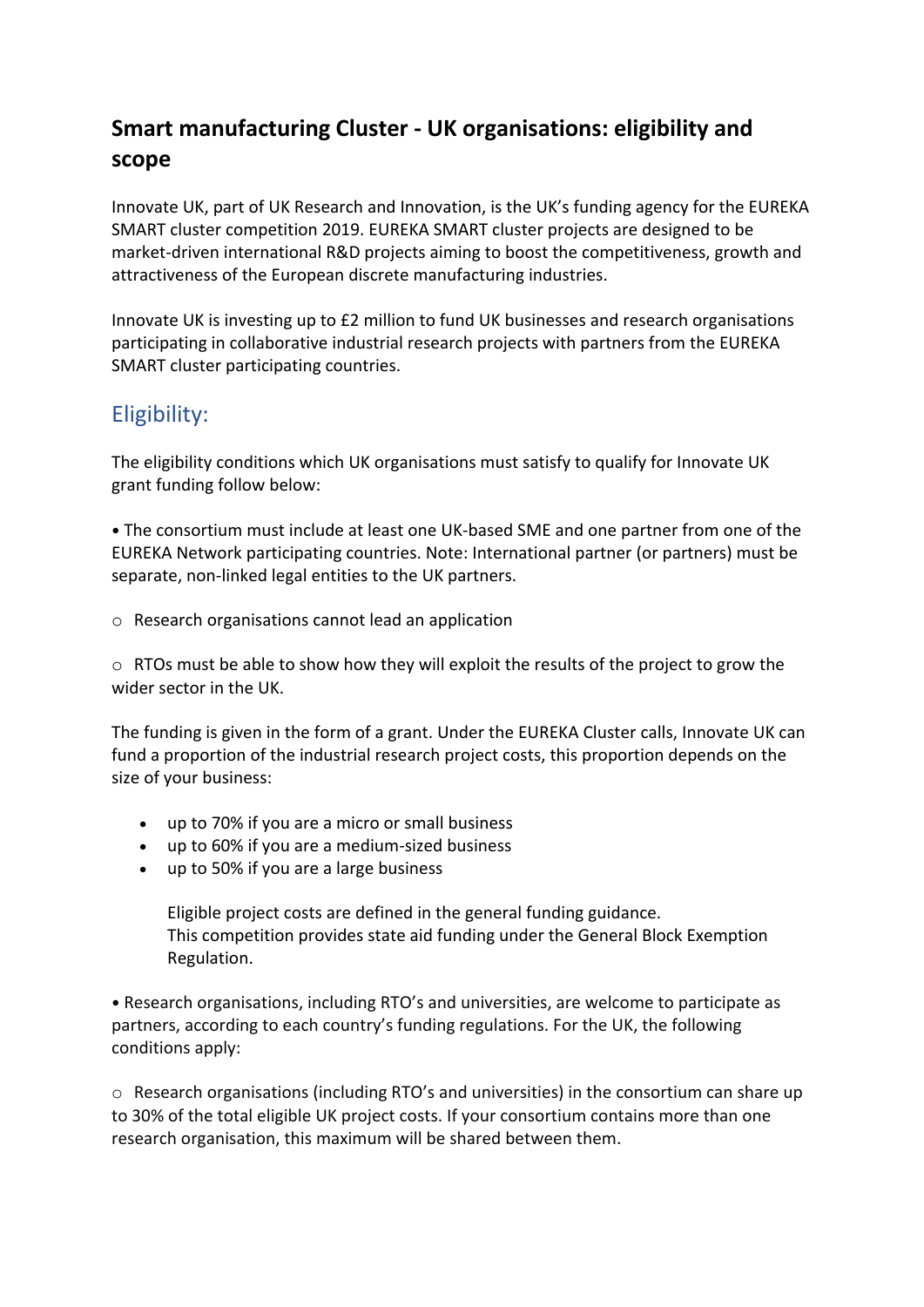Any UK business claiming funding must be eligible to receive state aid at point of award. It is your responsibility to make sure that your organisation is eligible to receive state aid. For further information please see the general guidance document.

EUREKA SMART cluster will invoice an administration fee of 1.5% of funded amount to the organisation awarded the funding. This will be split equally for each year the project is active.

Subcontracting is allowed within EUREKA Cluster competitions up to a maximum 20% of the total eligible project costs of the UK partners.

## Scope:

SMART is a EUREKA Cluster with a mission to boost the competitiveness, growth and attractiveness of the European discrete manufacturing industries. In particular aerospace, automotive, capital goods, railways, consumer durables and other discrete manufacturing areas.

Each partner must carry out the majority of their funded work within the country from which they receive funding (ie. the UK for Innovate UK funding).

Innovate UK, as part of UK Research and Innovation, is working with SMART to deliver a 2019 call, with the objective of

- Supporting projects along the Advanced Manufacturing value chain.
- Helping the formation of innovation "ecosystems" bringing together the best technologies in SME's, large enterprises, RTO's and Academia to form dynamic new teams that will extend the State of the Art with the potential of rapid subsequent commercial exploitation.

In all projects, partners from two or more EUREKA countries covering at least an essential section of the total value chain are required.

### Broad SMART scope:

The SMART Technology Roadmap was guided by key players from European industry and Research organisations. The roadmap outlines the strategic challenges identified in several high impact industrial sectors: Aeronautic, Automotive, Consumer Goods, Capital Good and Railway in which the technologies and new solutions developed within cluster projects shall mainly be applied.

SMART Technology Roadmap illustrates the technology areas and developments that are needed to take a big step in the competitiveness of European manufacturing industry and includes six main Research and Innovation Domains:

SMART Technology Roadmap is developed based on three building blocks: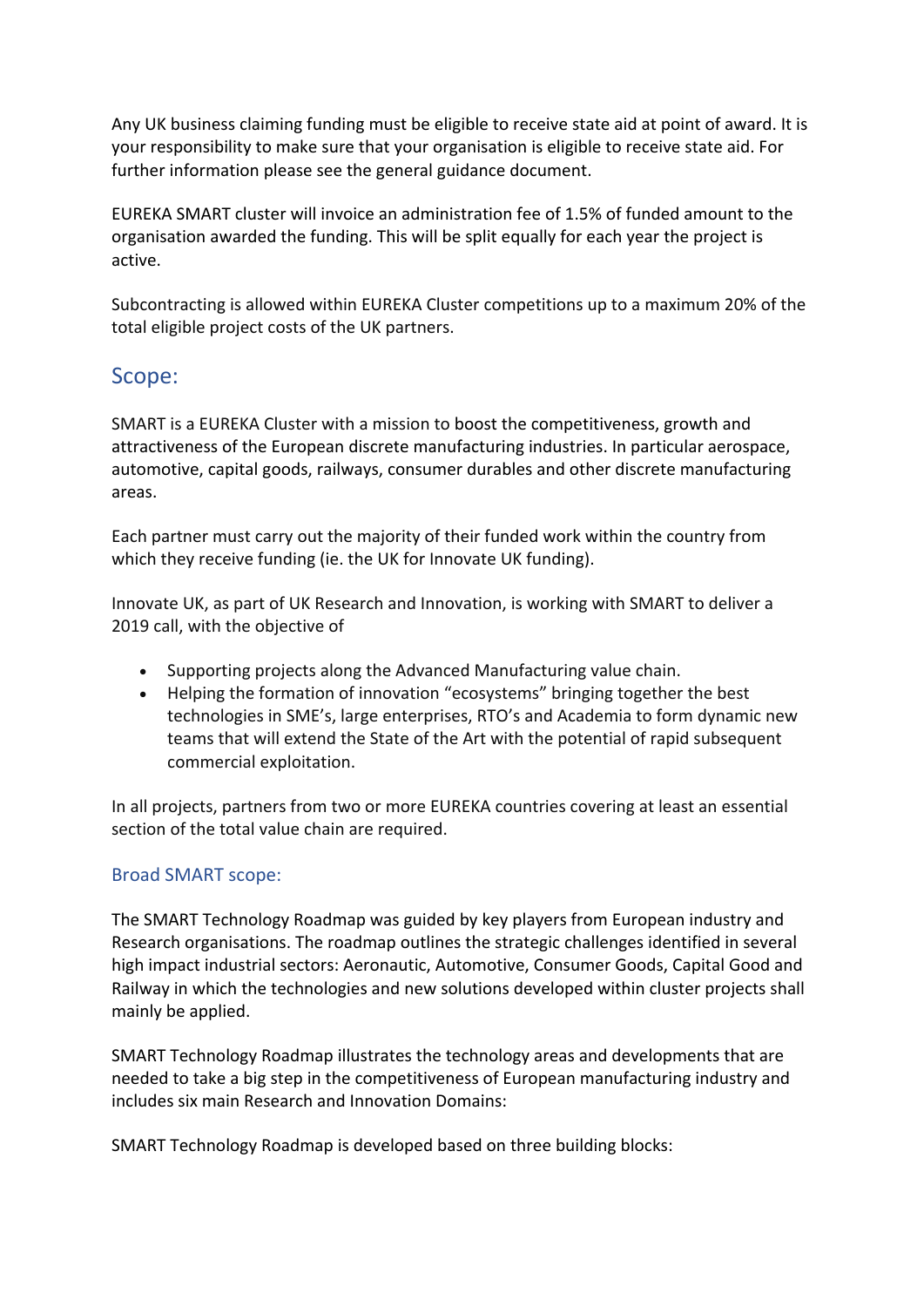

# **Research and Innovation Domains**

- **Advanced Manufacturing** Processes
- Intelligent and adaptive manufacturing systems
- Digital, virtual and efficient companies
- Person-Machine collaboration
- Sustainable manufacturing
- Customer based manufacturing

SMART seeks to support the creation of partnerships along the Advanced Manufacturing value chain, enabling the transition from research to commercial exploitation.

### Innovate UK focus:

The UK Smart manufacturing call funding is open to companies across the UK Manufacturing stakeholder community within the boundaries of the Smart cluster roadmap. For this call we also have a particular interest on the use of industrial digital technologies (IDTs) to transform the productivity and agility of (UK) manufacturing in any of these themes:

- Smart connected factory
- Connected and versatile supply chain
- Design, make, test
- Adaptable, flexible manufacturing operations and skills

Innovate UK will not consider projects where the innovation resides primarily in software.

The Innovate UK Smart manufacturing call encourages projects that deliver an advantage from an aspect of international collaboration, with specific benefits gained by working with one or more partners external to UK. Applications will be accepted from applicants across the value system.

Each project consortia much include partners from at least two participating EUREKA countries, for the UK at least one SME must be involved to apply for funding, but RTOs and large businesses can also participate.